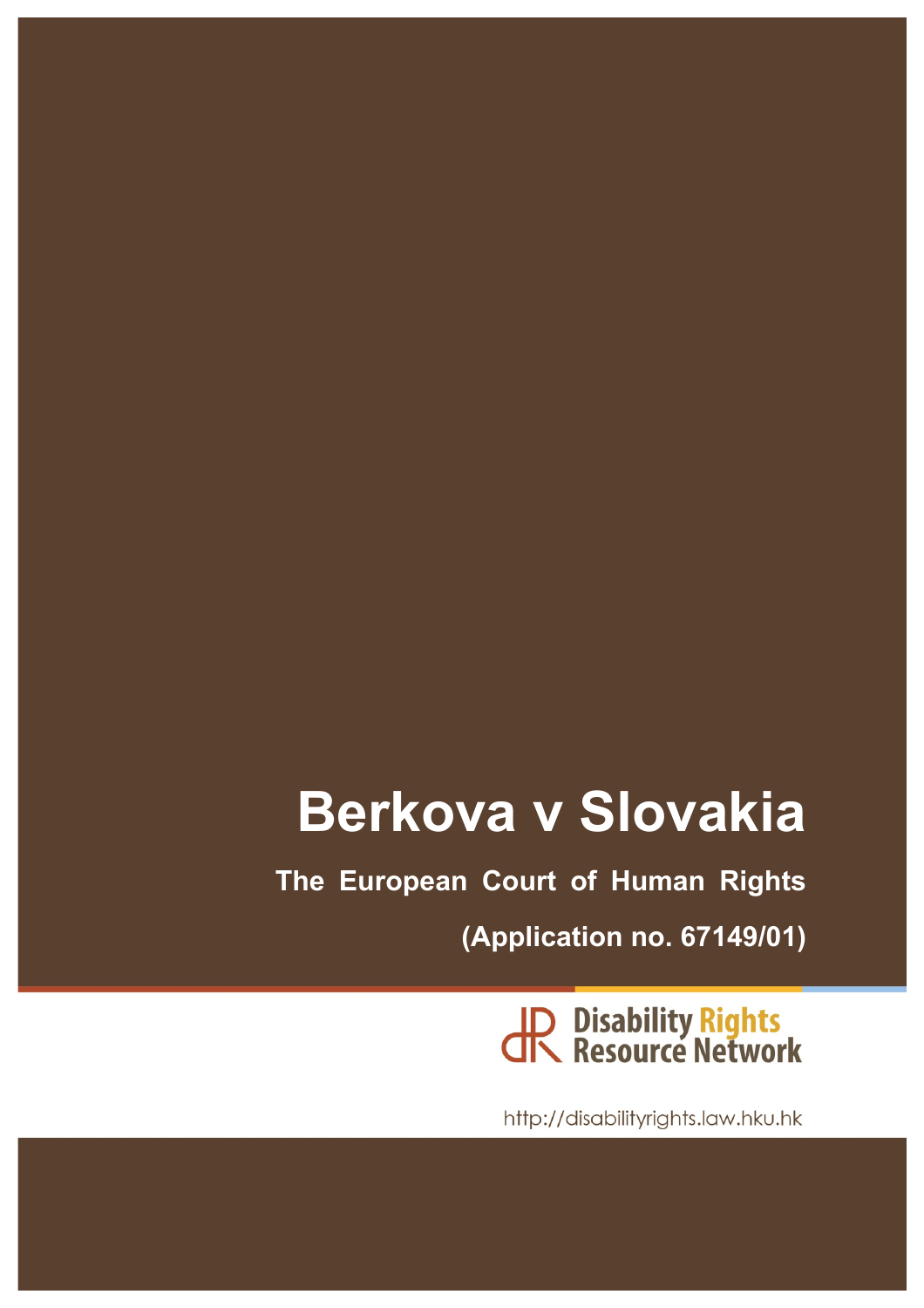### Berkova v Slovakia





### **Quick Facts**

**Applicant: Jarmila Berkova Member State:** Slovakia

**Court:** European Court of Human Rights

**Date Decided: 24 March 2009** 

**Issue:** (1) Whether five years, eleven months, ten days of divorce proceedings; seven years and nine days of proceedings concerning division of matrimonial property; and six years, six months and twenty seven days of maintenance proceedings had violated the right to a hearing within a reasonable time under  $Art 6 §1$  of the European Convention on Human Rights;

**(2)** Whether the court's denial of the applicant's request for restoration of full legal capacity for three years violated her right to respect for her private life under Art 8;

**(3)** Whether legal remedies in force in Slovakiá prior to 1/1/2002 were capable of providing the applicant the right to effective remedy at her disposal according to Art 13 in conjunction with Art  $6$  §1 with regard to her complaint about the length of divorce proceedings, and proceedings concerning division of matrimonial property and maintenance.

**Holding: (1)**  The Court held unanimously that there had been a violation of Arts  $6 \S 1$  and and  $13$ because Slovakia had failed to promote the right to hearing within a reasonable time due the excessive duration of the three sets of proceedings in issue;

**(2)** The Court found that the Supreme Court of Slovakia failed to promote the right to respect for private life in accordance to Art 8 by restraining the applicant from restoring her legal capacity for an excessive period of time;

**(3)** The applicant's claim for just satisfaction was dismissed.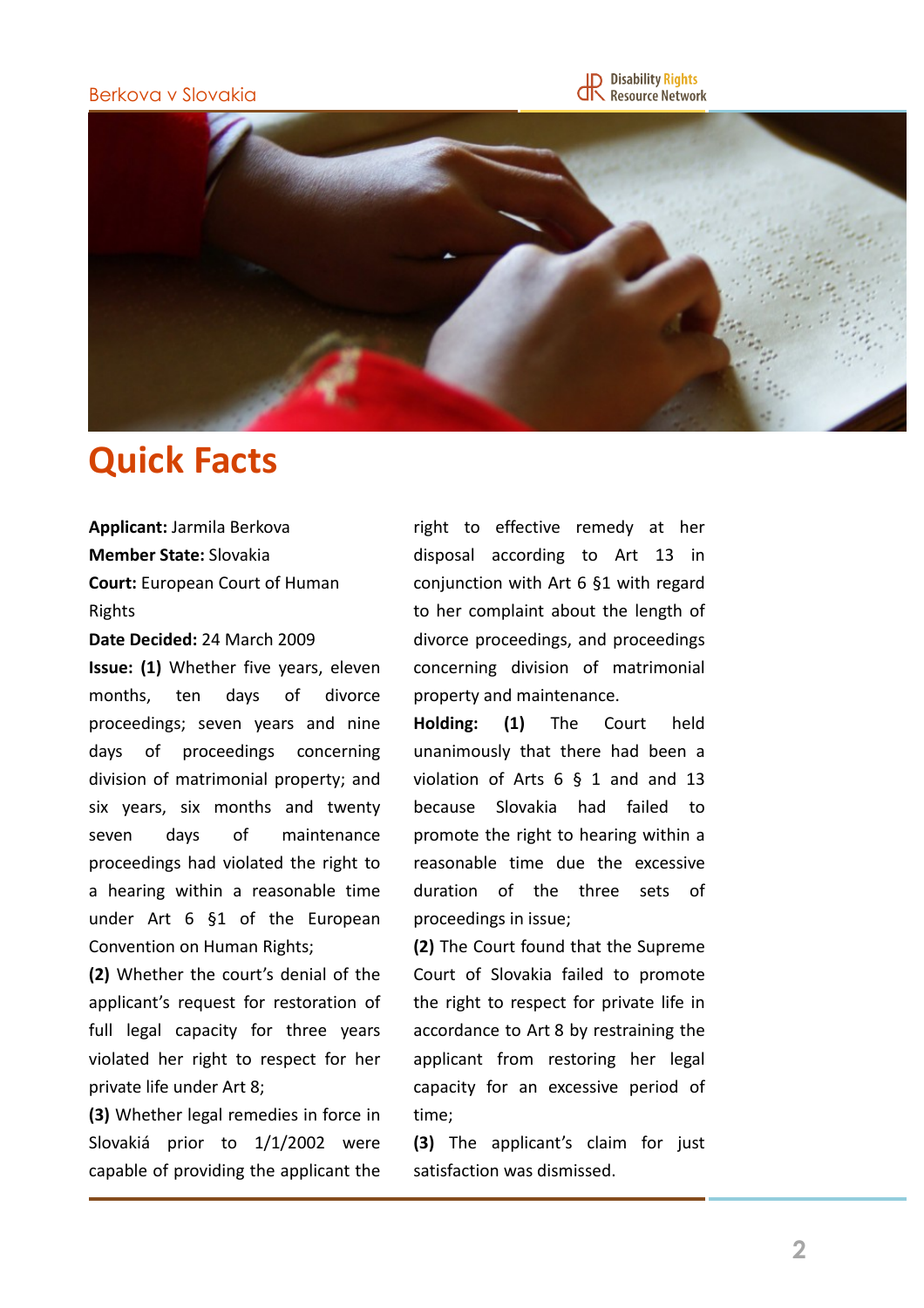## **Procedural Background**

### **Domestic Remedies**

With regards to the complaint under Article  $6 \xi$  1 on the proceedings concerning the application for restoration of legal capacity, the Government contended that the applicant failed to appeal against the District Court's judgment. The Court concluded that the application could not be rejected on this basis because the first-instance judgment had not been served on the applicant. The Court also noted that the extraordinary appeal against the Prešov District Court's judgment put forward by the General Prosecutor on 9 November 1999 was dismissed by the Supreme Court, which was the highest judicial instance in proceedings before ordinary courts. At such, the applicant cannot be rejected for failure to exhaust domestic remedies.

#### **Admissibility**

The Court declared admissible:

- 1. The complaint under Article  $6 \S 1$  about the length of divorce proceedings, proceedings concerning division of matrimonial property and the proceedings concerning the applicant's maintenance;
- 2. The complaint under Article 13 in conjunction with Article 6  $\S$  1 about the duration of divorce proceedings, proceedings concerning division of matrimonial property and the maintenance proceedings;
- 3. The complaints under Articles 8 and 13 concerning the restriction of the applicant's right to repeatedly seek restitution of full legal capacity to her.

The Court declared inadmissible the remainder of the application.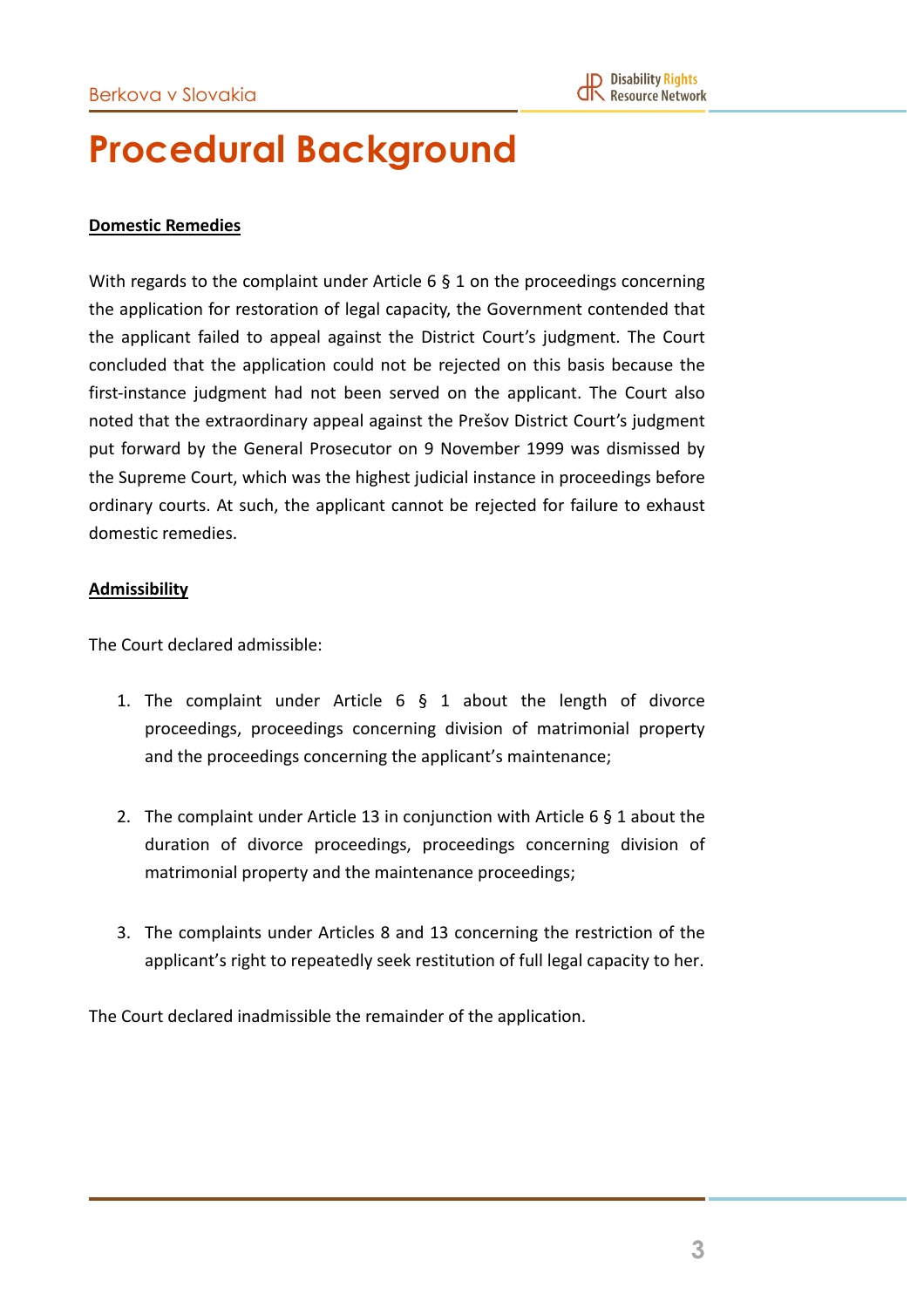## **Case Summary**

On 14/4/1993, the District Court in Proprad restricted the applicant's legal capacity due to her mental disorder. On 6/5/2003, the applicant filed complaints to the Constitutional Court on her proceedings concerning 1) her legal capacity and the appointment of her guardian; 2) restoration of her legal capacity; 3) her divorce; 4) her division of matrimonial property; 5) her maintenance; and 6) her labour dispute.

#### Article 6 § 1 for the right to fair hearing within a reasonable time

In determining whether the length of the three sets of proceedings had been reasonable, the Court made the assessment with reference to the complexity of the case, the conduct of the applicant and the relevant authorities and the subject matter at stake, referring to the case *Frydlender v. France* (§ 43). Reference had also been made to *Laino v. Italy* (§ 18), which stated that respect for family life should be taken into account.

Accordingly, the Court concluded that i) 5 years, eleven months, ten days from 21 March 1994 to 28 February 2000 of the divorce proceedings; ii) seven years and nine days from 14 February 1994 to 21 February 2001 of proceedings concerning division of matrimonial property; and iii) six years, six months and twenty-seven days from 10 February 1994 to 6 September 2000 of the maintenance proceedings had failed to meet the "reasonable time" requirement and in breach of Article  $6 \nvert 6 \nvert 1$  of the Convention.

#### Article 8 for the right to respect for private life

The Court considered that the prohibition to make a fresh application to restore legal capacity for three years under Article  $186$  § 3 of the Code of Civil Procedure constituted a serious interference with the applicant's right to respect for her private life. The Court found it relevant that the Prosecutor General considered the three-year period prohibition of re-applying for restoration of legal capacity to be excessively long. On the other hand, although Article 8 of the Convention allows interference by a public authority which is "necessary in a democratic society", the Court failed to see social needs sufficiently pressing to justify the interference in the current case.